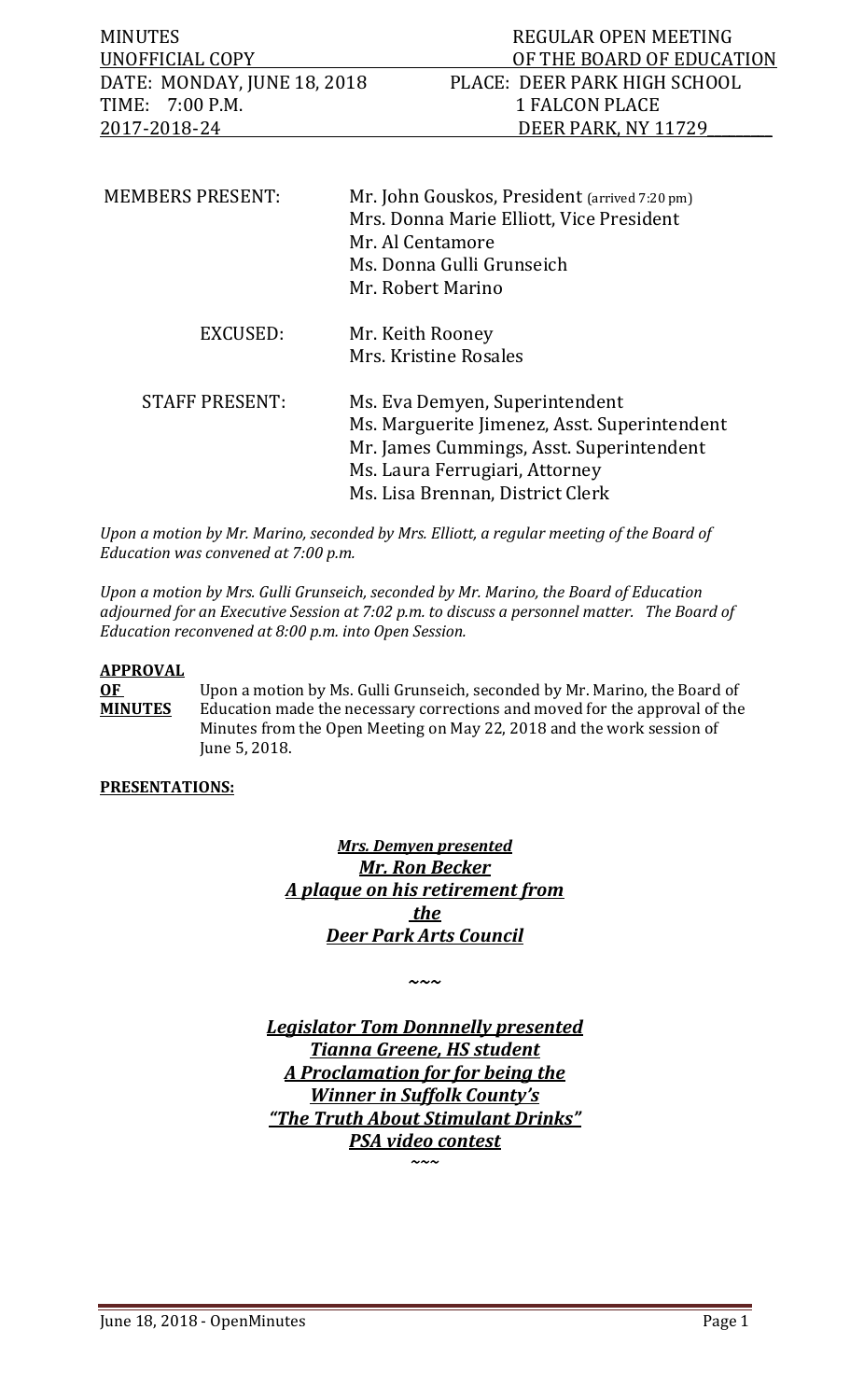#### *NATIONAL FRENCH EXAM WINNERS*

*Presented by Ms. Ashley Rosenberg, C.A for ESL/LOTE, And Legislators Donnelly, Flotteron and Berland*

#### **HIGH SCHOOL**

*Level 1A* Emily Kleiber - Honorable mention

*Level 2A* Anniee (Lamberlyne Jeanite) Bronze medal

#### Honorable Mentions

Usihma Chowdhury Roose Desir Kevin Garcia Richardson Greffin Salar Saeed Catarina Silva Esteysy Yanes Amaya

*Level 3A* Sameer Riaz - Bronze Medal Matthew Rosati - Honorable Mention

*Level 4A* Rebecca Fox - Silver Medal Matt Berhalter - Bronze Medal Nilufer Dilmen - Honorable Mention Yasmeen Syedda-Hensley - Honorable Mention

*Level 5A* Gregory Lazarte - Honorable Mention

*5C* James Raymond - Bronze Medal

#### **ROBERT FROST**

*Level 1A* Saima Hoque - Gold Medal Michelle Xuan - Silver Medal Victoria Egan - Bronze Medal Naomi Sauveur - Bronze Medal Doindra Talleyrand - Bronze Medal Kristin D'Souza - Honorable Mention Arianne Hernandez - Honorable Mention Sonam Kataria - Honorable Mention Bartlett Polster - Honorable Mention Liah Vidal - Honorable Mention Arunan Xavier - Honorable Mention *Level 1B* Adam Stevens - Silver Medal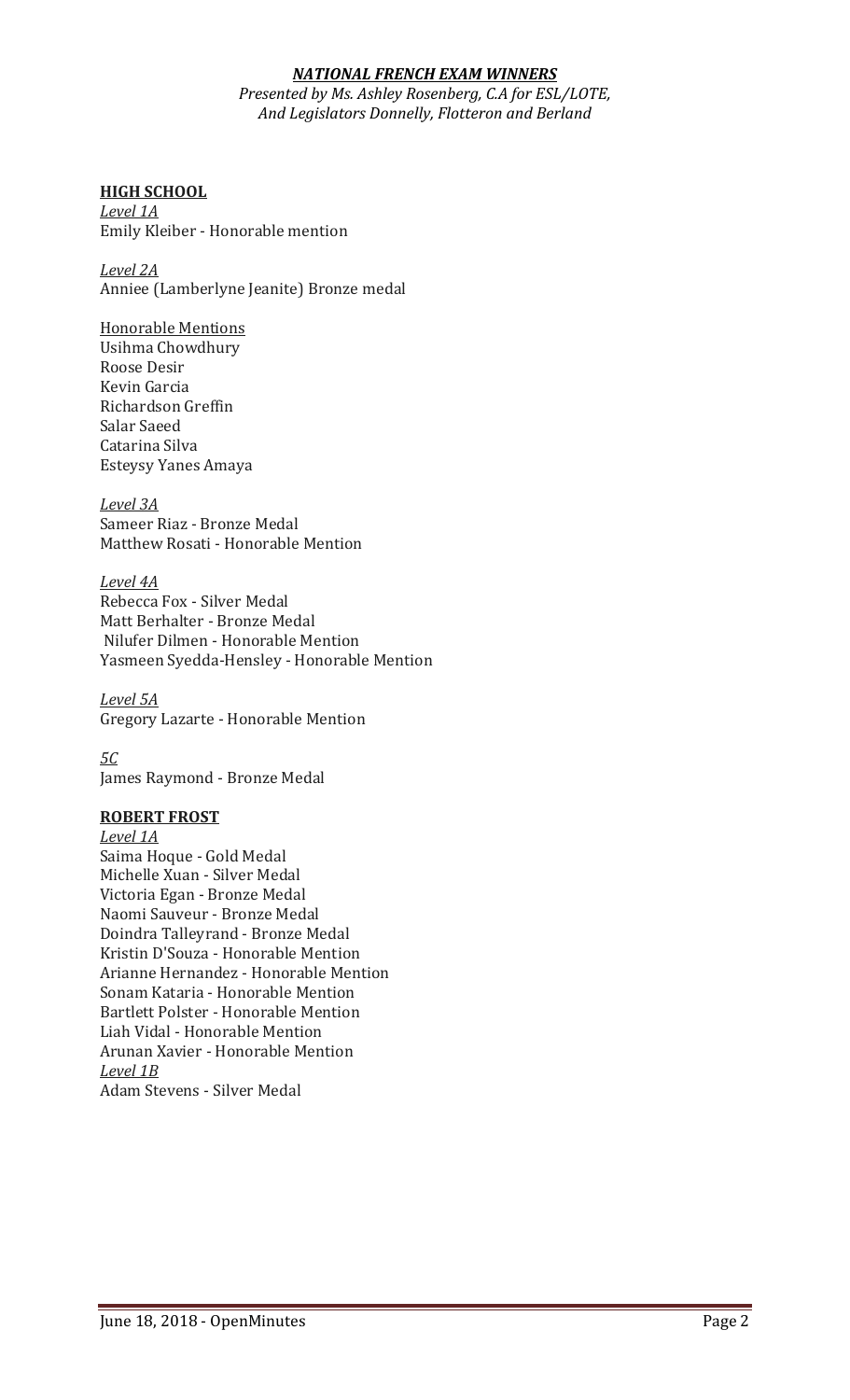# *2017-2018 DECA WINNERS*

#### *Presented by Mr. Menig, DECA Advisor & Legislators Donnelly, Flotteron and Berland*

| Hadi           | Alaouieh       | <b>Accounting Applications</b>             | Ho  |
|----------------|----------------|--------------------------------------------|-----|
| Michael        | Golann         | Human Resources Management                 | Ho  |
| Michael        | <b>Buffa</b>   | Sports & Entertainment Marketing           | Ho  |
| Gabriella      | Kemmerer       | Buying & Merchandising                     | Ho  |
| Julianna       | Knice          | Buying & Merchandising                     | Ho  |
| Maxwell        | Hofstetter     | Sports & Entertainment Marketing           | Ho  |
| <b>Brennan</b> | Miller         | Sports & Entertainment Marketing           | Ho  |
| Keryn          | Shames         | <b>Principles of Business Management</b>   | Tr  |
| Mohammed       | Raiyan         | Principles of Finance                      | Tr  |
| Deirdre        | <b>Burke</b>   | Principles of Hospitality                  | Tr  |
| Khabiba        | Shahid         | Personal Financial Literacy                | Tr  |
| Hallie         | Feldman        | Apparel & Accessories Marketing            | Tr  |
| Vicken         | Khazar         | Entrepreneurship                           | Tr  |
| Jessica        | Siford         | Hotel & Lodging Management                 | Tr  |
| <b>Omar</b>    | Rahim          | Human Resources Management                 | Tr  |
| Amar           | Qasir          | Human Resources Management                 | Tr  |
| Alisha         | Suhail         | Quick Serve Restaurant Management          | Tr  |
| Alyssa         | Robb           | Restaurant & Food Service Management       | Tr  |
| Tyler          | Tesoriero      | <b>Hospitality Services</b>                | Tr  |
| Khaja          | Ibrahim        | <b>Hospitality Services</b>                | Tr  |
| Zachary        | Cresciullo     | Hospitality & Tourism Professional Selling | Sta |
| Navan          | Hassan         | <b>Marketing Communications</b>            | To  |
| Eiman          | Nawaz          | Travel & Tourism                           | To  |
| Yasmeen        | Syedda-Hensley | Travel & Tourism                           | To  |
| Esteysy        | Yanes-Amaya    | Personal Financial Literacy                | 7tl |
| Nimra          | Salim          | Personal Financial Literacy                | 6tl |
| Jasleen        | Kaur           | <b>Principles of Business Management</b>   | 4tl |
| Chaim          | <b>Shames</b>  | Principles of Finance                      | 4tl |
| William        | <b>Buckley</b> | <b>Financial Services</b>                  | 4tl |
| Sean           | Sanchez        | <b>Financial Services</b>                  | 4tl |
|                |                |                                            |     |

morable Mention in Suffolk morable Mention in Suffolk morable Mention in Suffolk norable Mention in Suffolk Inorable Mention in Suffolk morable Mention in Suffolk morable Mention in Suffolk ophy winner in Suffolk ophy winner in Suffolk ophy winner in Suffolk ophy winner in Suffolk ophy winner in Suffolk ophy winner in Suffolk ophy winner in Suffolk ophy winner in Suffolk ophy winner in Suffolk ophy winner in Suffolk ophy winner in Suffolk ophy winner in Suffolk ophy winner in Suffolk ate Participant p 10 in New York State p 10 in New York State p 10 in New York State h Place in New York State h Place in New York State h Place in New York State h Place in New York State h Place in New York State h Place in New York State

# **NEW BUSINESS:**

| 2018-2019        |    |
|------------------|----|
| <b>DEER PARK</b> |    |
| <b>SCHOOL</b>    |    |
| <b>DISTRICT</b>  |    |
| <b>BOARD OF</b>  |    |
| <b>EDUCATION</b> | Uŗ |
| <b>MEETING</b>   | Eo |
| <b>CALENDAR</b>  |    |
|                  |    |

**EDUCATION** *Upon a motion by Mrs. Elliott, seconded by Mr. Centamore, the Board of*  **MEETING** *Education unanimously approved the following Resolution:*

**RESOLVED,** that the Board of Education approve the Board of Education meeting calendar for the 2018-2019 school year.

**2018-2019 DEER PARK SCHOOL DISTRICT** 

**PAYROLL** *Upon a motion by Ms. Gulli Grunseich, seconded by Mr. Centamore, the*  **CALENDAR** *Board of Education unanimously approved the following Resolution:*

> **RESOLVED,** that the Board of Education approve the 2018-2019 Payroll Calendar.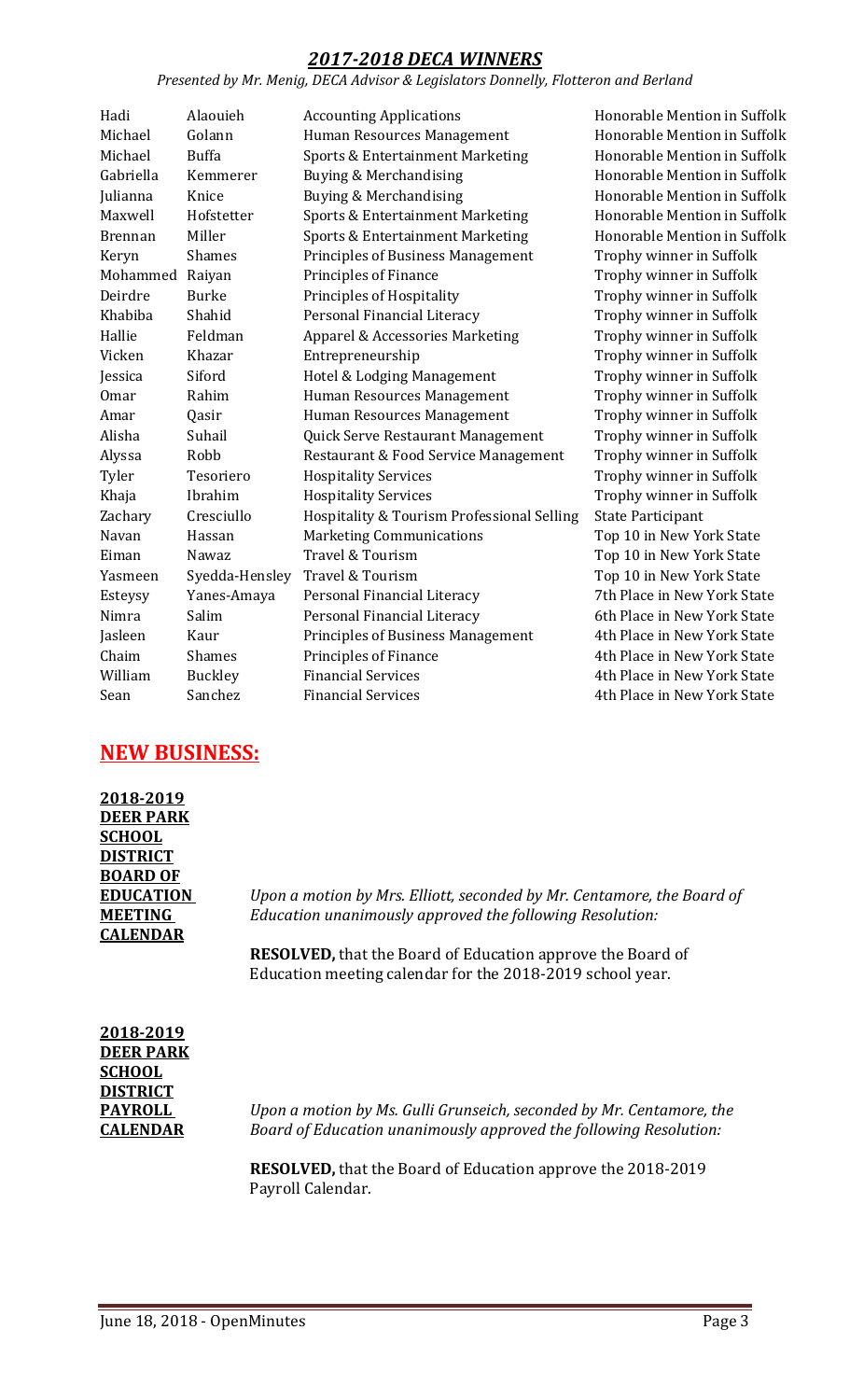# **MEMORANDUM OF AGREEMENT BETWEEN THE DEER PARK UFSD ASSOCIATION (DPTA)**

**AND THE DEER** *Upon a motion by Mrs. Elliott, seconded by Mr. Marino, the Board of*  **PARK TEACHERS'** *Education unanimously approved the following Resolution:*

> **RESOLVED**, upon the recommendation of the Superintendent of Schools, the Board of Education of the Deer Park Union Free School District approves the terms of the Memorandum of Agreement dated May 30, 2018, between the District and the Deer Park Teachers Association regarding the terms and conditions of employment for the members of the teachers' bargaining unit; and

BE IT FURTHER RESOLVED, that the President of the Board of Education is hereby authorized to execute the resulting collective bargaining agreement on behalf of the Board.

#### **2018/2019 CAPITAL IMPROVEMENT** *Upon a motion by Mr. Centamore, seconded by Mr. Marino, the Board of*  **PROGRAM** *Education unanimously approved the following Resolution:*

State Environment Quality Review Notice of Determination of Non-Significance

WHEREAS, the Board of Education of the **DEER PARK UFSD** is the lead agency under the State Environmental Quality Review Process for the purpose of required determinations respecting the proposed Capital Improvement Projects as follows:

• Removal of vinyl asbestos floor tile and install new vinyl composite floor tile at JQA Elementary School, Robert Frost Middle School, May Moore Elementary School, JFK Intermediate School, Deer Park High School

WHEREAS, in 1995, amendments were made to the SEQRA Regulation (Part 617) to classify projects, which will be excluded from the requirements for the preparation of an Environmental Impact Statement (Type II Actions). The projects mentioned above are now classified as Type II Actions as determined by 6NYCRR§617.5 and

WHEREAS, these projects fall under the following categories:

- A. Routine Maintenance and Repair 6NYCRR§617.5 (c)(1): Maintenance or repair involving no substantial change in an existing facility.
- B. Replace or Rehabilitation 6NYCRR§617.5 (c)(2): replacement or rehabilitation or reconstruction of a structure of facility, in kind, on the same site, unless the work excess a threshold for a Type I action in 6NYCRR§617.4.

THEREFORE, as the lead agency for the SEQRA determination, all the above referenced projects fall under Categories "A" or "B" above. The procedure for Type II Actions, with regard to the SEQRA Process for Capital Projects noted above is "No Additional Required Action under 6NYCRR§617.5(a)".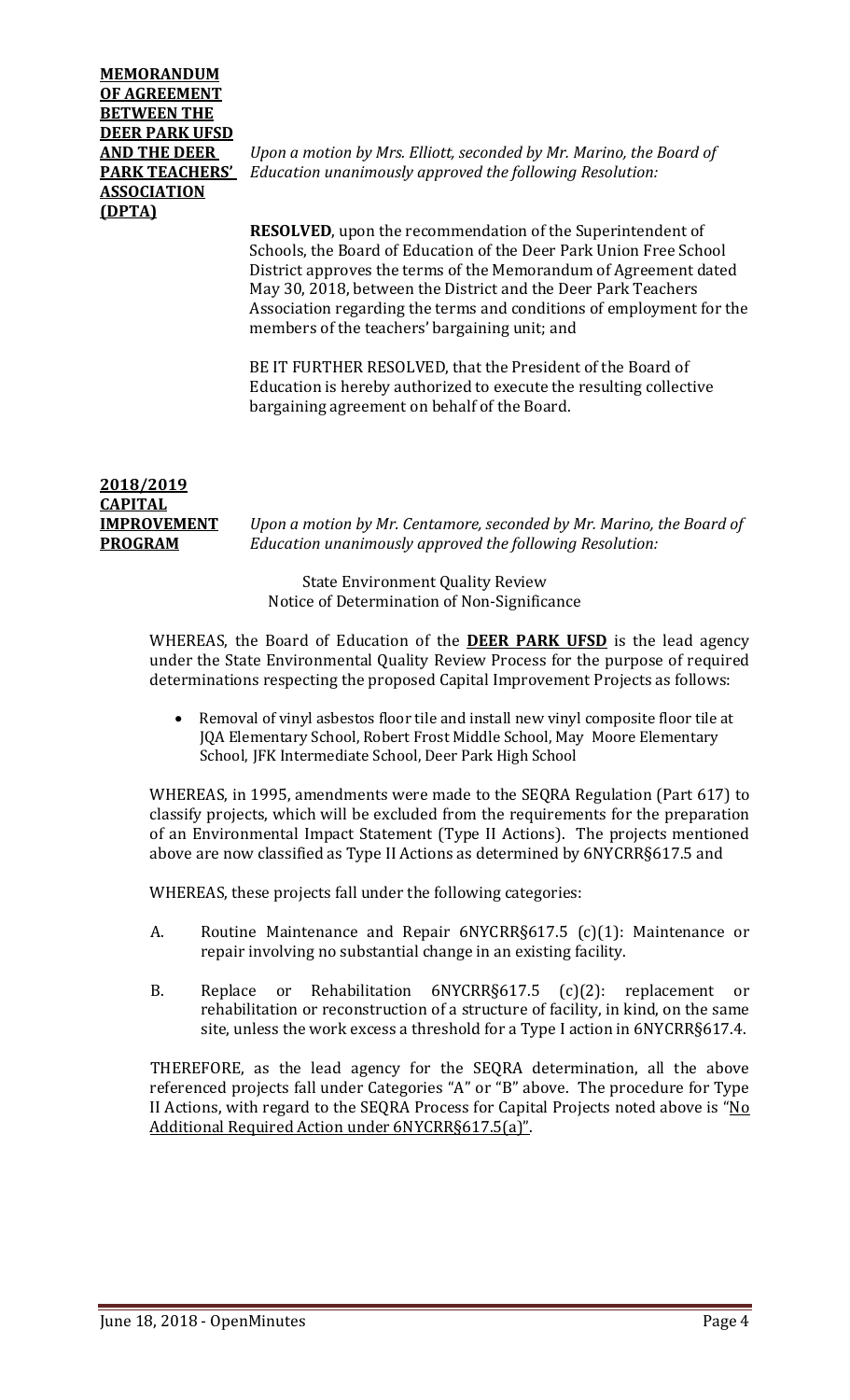# **REORGANIZATION**

**MEETING DATE -** *Upon a motion by Ms. Gulli Grunseich, seconded by Mrs. Elliott, the*  Board of Education unanimously approved the following Resolution:

> **RESOLVED**, that the Reorganization meeting for the Deer Park Union Free School district shall take place on Tuesday, July 10, at 7:00 p.m.

| <u>SECOND</u>         |                                                                                                                                                                                          |
|-----------------------|------------------------------------------------------------------------------------------------------------------------------------------------------------------------------------------|
| <u>READING</u>        |                                                                                                                                                                                          |
| <b>&amp; APPROVAL</b> |                                                                                                                                                                                          |
| <b>OF POLICY</b>      | Upon a motion by Mrs. Elliott, seconded by Ms. Gulli Grunseich, the                                                                                                                      |
| <u>#9610</u>          | Board of Education unanimously approved the following Resolution:                                                                                                                        |
|                       | <b>RESOLVED</b> , that the Board of Education approve the following<br>policies as accepted and adopted by the Board of Education and<br>placed in the Board of Education policy manual. |
|                       | #9610 - Staff Substance Abuse                                                                                                                                                            |
|                       |                                                                                                                                                                                          |
| <u>FIRST</u>          |                                                                                                                                                                                          |
| READING               |                                                                                                                                                                                          |
| CODE OF<br>CONDUCT    | Upon a motion by Mr. Centamore, seconded by Mr. Marino, the Board<br>of Education unanimously approved the following Resolution:                                                         |
|                       | <b>RESOLVED</b> , that the Board of Education approve the first reading of<br>the Code of Conduct.                                                                                       |

| <b>MONETARY</b><br><b>DONATION TO</b><br><b>IFK FROM</b> |                                                                                                                                                                                                                                                                                              |
|----------------------------------------------------------|----------------------------------------------------------------------------------------------------------------------------------------------------------------------------------------------------------------------------------------------------------------------------------------------|
| <b>AHOLD</b>                                             | Upon a motion by Ms. Gulli Grunseich, seconded by Mr. Centamore, the                                                                                                                                                                                                                         |
| <b>FINANCIAL</b><br><b>SERVICES</b>                      | Board of Education unanimously approved the following Resolution:                                                                                                                                                                                                                            |
|                                                          | <b>RESOLVED</b> , that the Board of Education approve the donation of<br>\$670.40 from the Adhold Financial Services (A+ Awards Program) to<br>be deposited into the JFK Spirit account.                                                                                                     |
| <b>DISPOSAL</b><br><b>OF I.T.</b><br><b>EOUIPMENT</b>    | Upon a motion by Ms. Gulli Grunseich, seconded by Mr. Marino, the<br>following Resolution was <b>TABLED</b> until dates in the memo are corrected.                                                                                                                                           |
| (TABLED)                                                 | <b>RESOLVED, that the Board of Education approve the disposal of</b><br>equipment that is either over 5 years of age, inoperable/broken, or<br>not compatible with current systems. The IT department will use Eco<br>Tech Management as the vendor to properly dispose of the<br>equipment. |
|                                                          |                                                                                                                                                                                                                                                                                              |

• 86 computers, 6 laptops, 20 monitors, 86 keyboards, 86 mouse, 23 printers, 4 cash registers, 1 television, 21 projectors, 2 smart tables and 4 boxes of wires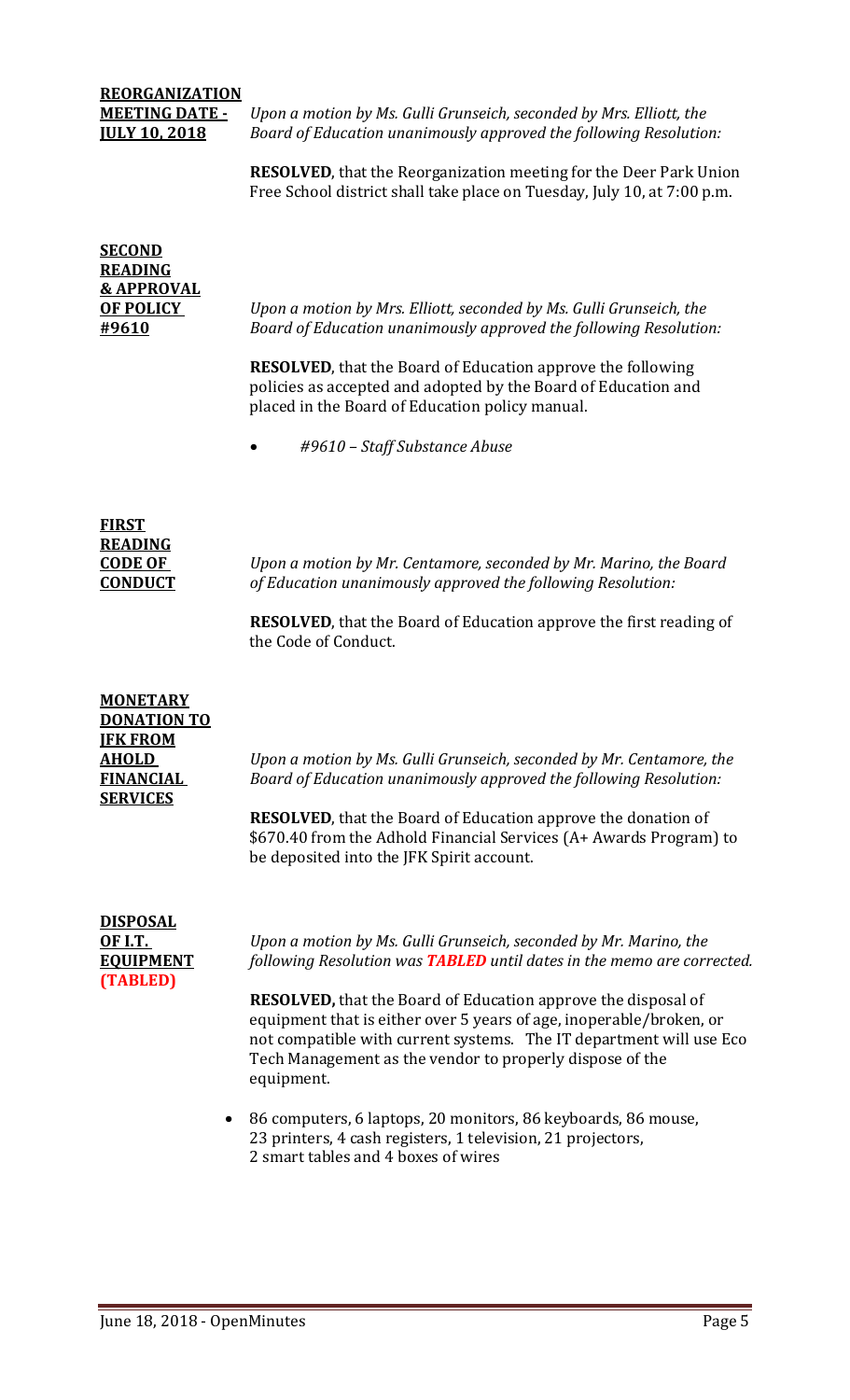# **APPROVAL**

**OF** *Upon a motion by Mrs. Elliott, seconded by Ms. Gulli Grunseich,* **SCHEDULES** *the Board of Education approved the following schedules collectively:*

# **NON-INSTRUCTIONAL**

#### **SCHEDULE -- CS --CHANGE OF SALARY/ STATUS (Non-Instructional)**

**Charles Ortiz** Memorial<br>Position: Maintenance Mechanic II<br>\$56,009 Salary/Step:<br>Effective  $7/1/2018$ 

#### **SCHEDULE -- NNPS --PER DIEM SUBSTITUTES (Non-Instructional)**

#### **Olivia Vogler**

District Wide Substitute Clerical<br>\$12/hour Salary/Step: Effective 6/20/2018

#### **SCHEDULE -- NNS --REGULAR (PERMANENT) SUBSTITUTES (Non-Instructional)**

**Catherine Cairo** District Wide Permanent Substitute Float Nurse<br>\$150/day Salary/Step:<br>Effective Effective 9/1/2018 - 6/30/2019

#### **SCHEDULE -- OO --RESIGNATIONS / RETIREMENTS / REMOVALS / TERMINATIONS (Non-Instructional)**

### **Karen Burke**

District Wide Substitute Aide Salary/Step:<br>Effective  $6/1/2018$ Removal. Did not work in '17-'18 school year.

# **Susan Garcia**

District Wide Substitute Aide Salary/Step:<br>Effective  $6/1/2018$ Removal. Did not work in '17-'18 school year.

#### **Amanda Kellarakos**

District Wide Substitute Aide/Sub Clerical Salary/Step: Effective 6/1/2018 Removal. Did not work in '17-'18 school year.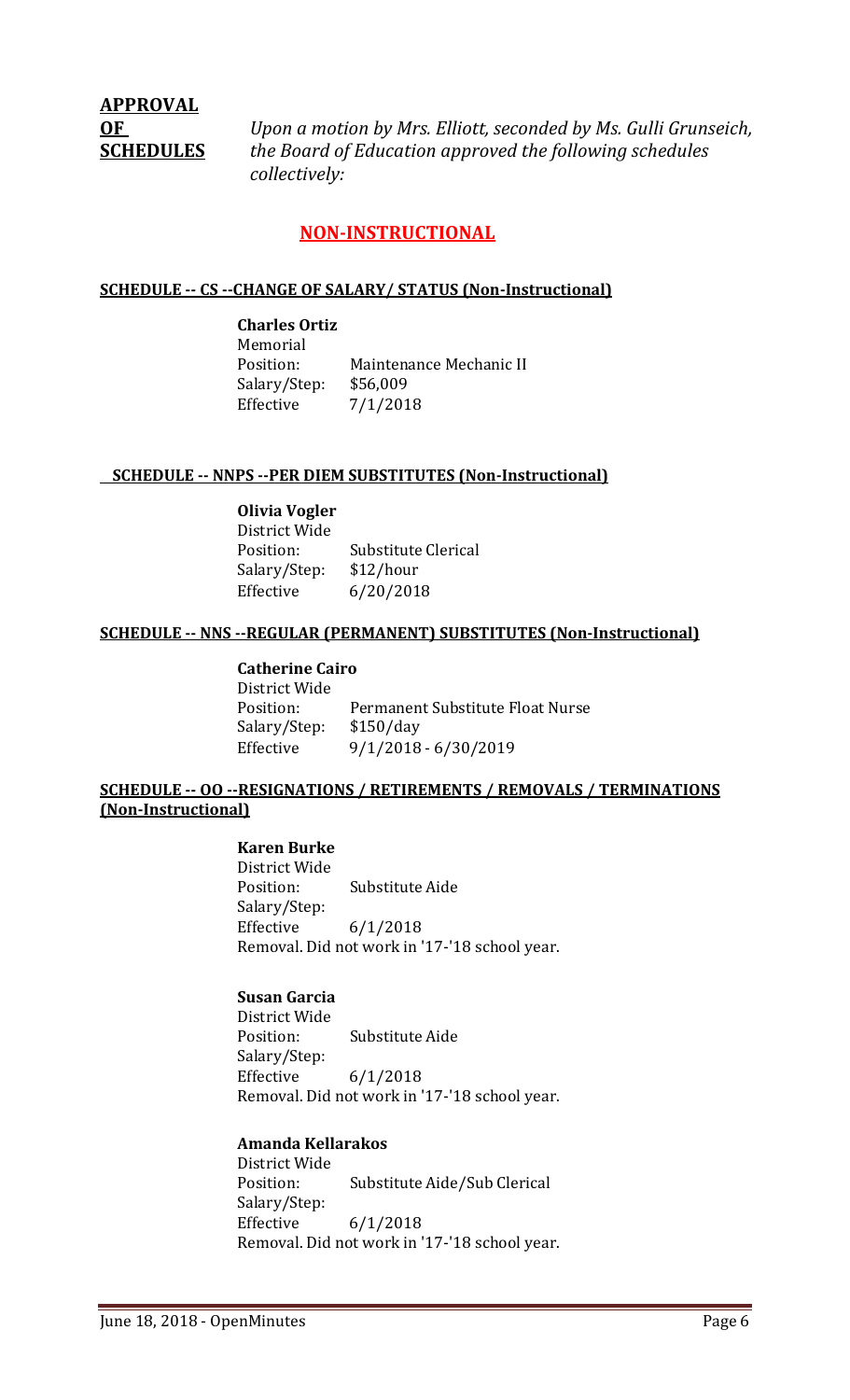#### **Tina Kwintner**

District Wide Substitute Aide/Sub Clerical Salary/Step: Effective 6/1/2018 Removal. Did not work in '17-'18 school year.

#### **Alicia Libraro**

District Wide<br>Position: Substitute Aide Salary/Step: Effective 6/1/2018 Removal. Did not work in '17-'18 school year.

#### **Denise Mastrangelo**

District Wide<br>Position: Substitute Clerical Salary/Step:<br>Effective  $6/1/2018$ Removal. Did not work in '17-'18 school year.

#### **Helene Muenkel**

District Wide Substitute Aide/Sub Clerical Salary/Step: Effective 6/1/2018 Removal. Did not work in '17-'18 school year.

#### **Angela Shanerman**

District Wide<br>Position: **Substitute Clerical** Salary/Step: Effective 6/1/2018 Removal. Did not work in '17-'18 school year.

#### **Joanna Tarzi**

District Wide<br>Position: Substitute Clerical Salary/Step:  $6/1/2018$ Removal. Did not work in '17-'18 school year.

#### **SCHEDULE -- QQ --LEAVES OF ABSENCE (Non-Instructional)**

# **Rosalyn Baskin**

Transportation<br>Position: **Bus Aide** Salary/Step:  $5/14/2018 - 6/30/2018$ Unpaid Medical LOA (FMLA)

#### **Liliana Rivas**

Transportation **Bus Driver** Salary/Step: Effective 6/5/2018 - 6/21/2018 Extension of Unpaid Medical LOA (WC)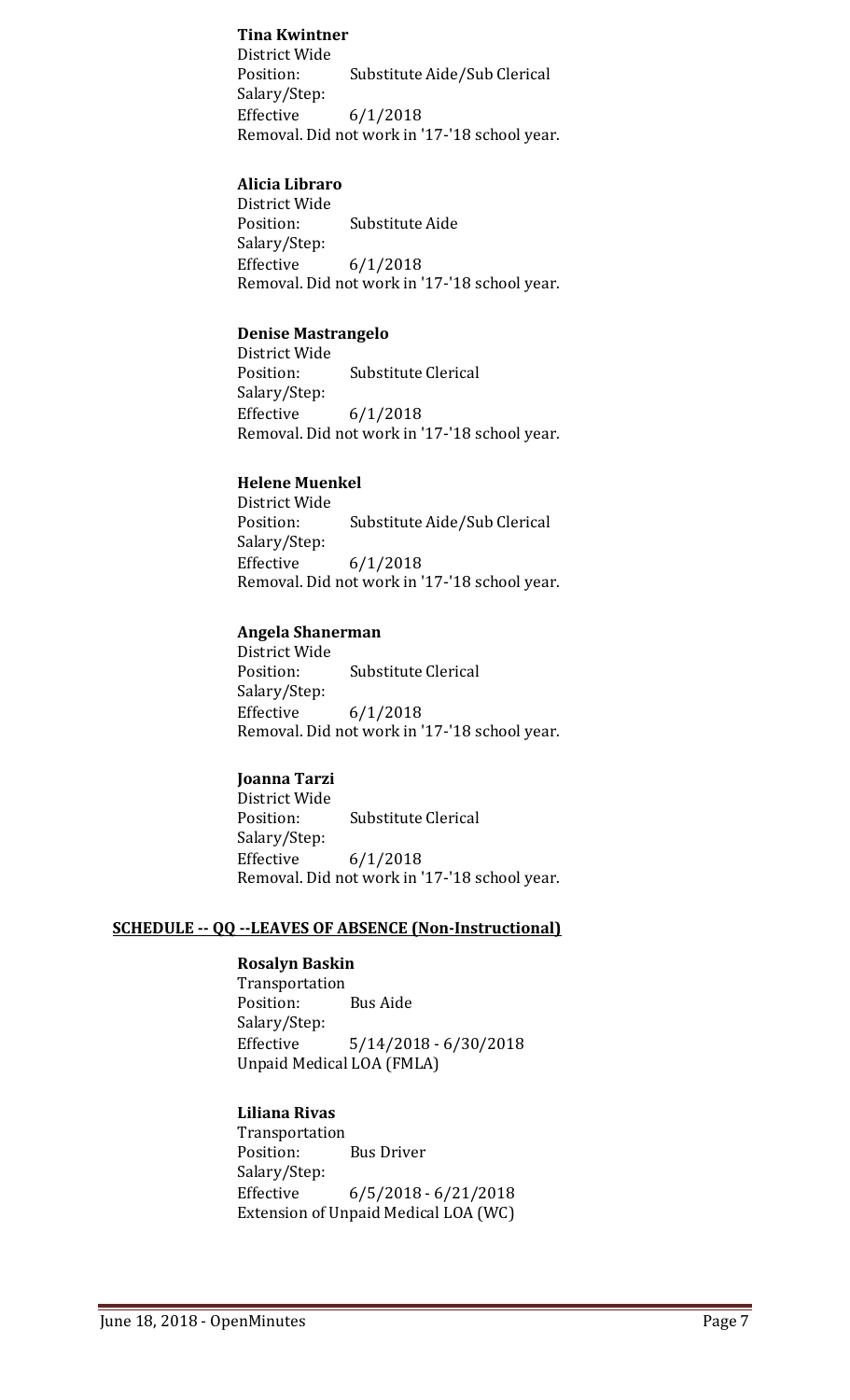**Bunnie Smith** Transportation **Bus Driver** Salary/Step:<br>Effective  $5/23/2018 - 6/18/2018$ Unpaid Medical LOA (WC)

#### **INSTRUCTIONAL**

#### **SCHEDULE -- CSS --CHANGE OF STATUS / SALARY (Instructional)**

#### **Annemarie Kennedy**

May Moore School<br>Position: Ma Math Lab Teacher Salary/Step:<br>Effective Effective 9/1/2018 - 6/30/2019 From Grade 1 to Math Lab Teacher

#### **Lori Palopoli**

John F Kennedy Intermediate School<br>Position: Digital Literacy Teacl Digital Literacy Teacher Salary/Step: Effective 9/1/2018 - 6/30/2019 From Grade 5 to Digital Literacy Teacher

#### **Catherine Torres**

John F Kennedy Intermediate School<br>Position: Math Lab Teacher Math Lab Teacher Salary/Step:<br>Effective Effective 9/1/2018 - 6/30/2019 From Grade 4 to Math Lab Teacher

#### **SCHEDULE -- L --PART-TIME APPOINTMENTS (Instructional)**

#### **Leanne Carhart**

Deer Park High School Position: .6 Math Teacher Salary/Step: \$61,524 MA/Step 1<br>Effective 9/1/2018 - 6/30/2019 Effective 9/1/2018 - 6/30/2019 Salary prorated at \$36,914

### **Toniann Mannino**

Deer Park High School<br>Position: ... 4 Art 7 Position: .4 Art Teacher<br>Salary/Step: \$6. Salary/Step: \$62,908 MA/Step 2<br>Effective 9/1/2018 - 6/30/2019 Effective 9/1/2018 - 6/30/2019 Salary prorated at \$25,163

#### **Christina Niebling**

District Wide Position: .4 Speech Teacher<br>Salary/Step: \$96,00 \$96,009 MA75/Step 16 Effective 9/1/2018 - 6/30/2019 Salary prorated at \$38,403.60

#### **Amy Pellegrino**

Deer Park High School Position: .4 ENL Teacher<br>Salary/Step: \$61 \$61,524 MA/Step 1 Effective 9/1/2018 - 6/30/2019 Salary prorated at \$24,610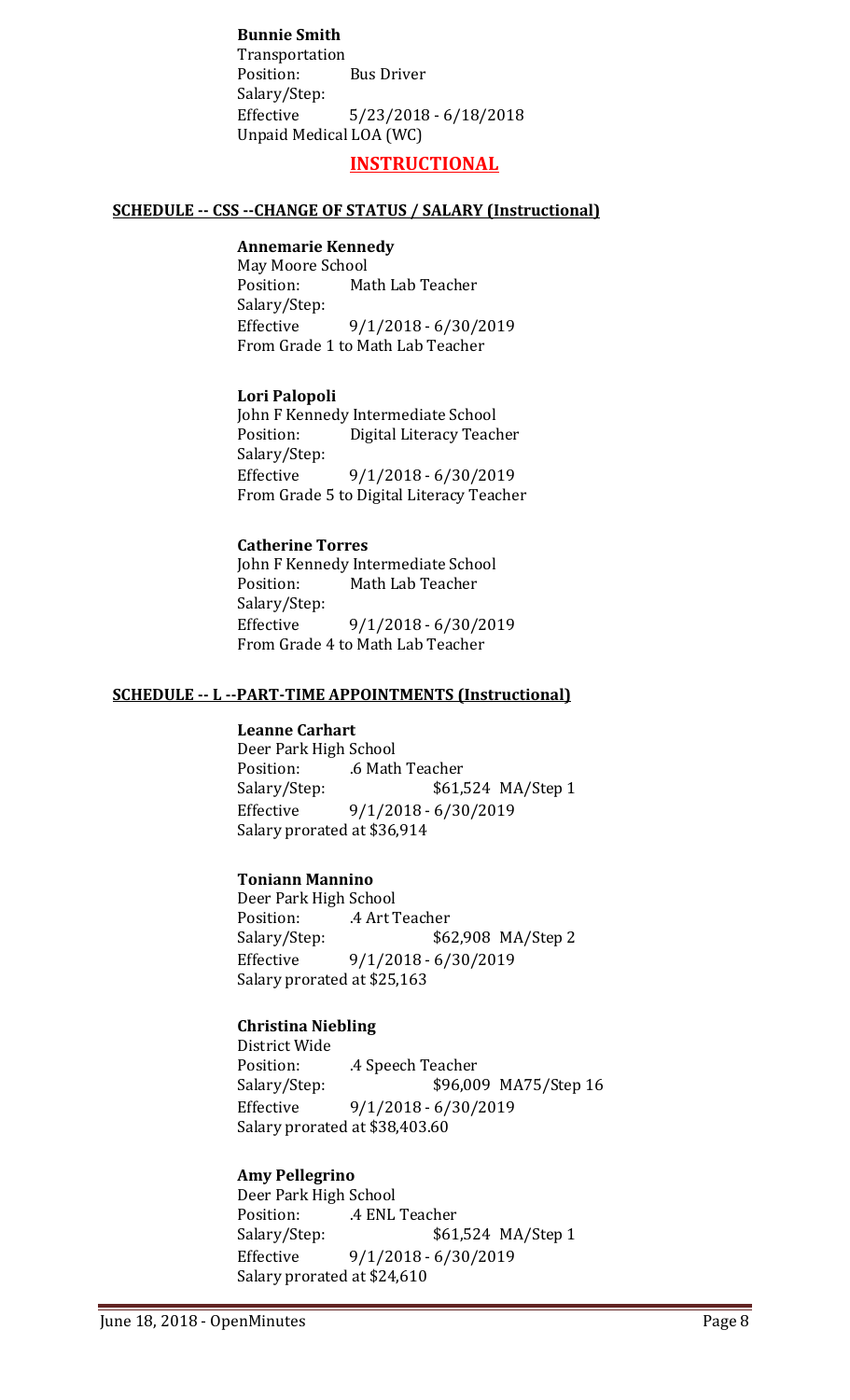**Nicole Pitta** Robert Frost Middle School Position: .4 ELA Teacher \$57,551 BA/Step 2 Effective 9/1/2018 - 6/30/2019 .2 RF/.2HS Salary prorated at \$23,020.40

#### **SCHEDULE -- LR --LONG TERM SUBSTITUTE / LEAVE REPLACEMENT (LR) APPOINTMENTS (Instructional)**

#### **Natalie Sabia**

Robert Frost Middle School<br>Position: Leave Repla Position: Leave Replacement Science Teacher<br>Salary/Step: \$56,285 BA/Step 1 \$56,285 BA/Step 1 Effective 9/1/2018 - 6/30/2019 Split: .7 RF/.3 HS (A. Branca)

#### **Kathy Ugalde**

Robert Frost Middle School<br>Position: Leave Repla Position: Leave Replacement Special Education Teacher<br>Salary/Step: \$61,524 MA/Step 1 \$61,524 MA/Step 1 Effective 9/1/2018 - 6/30/2019 (L. Valente)

#### **SCHEDULE -- N --PROBATIONARY TEACHER (Instructional) \***

#### **Stephanie Giatas**

Deer Park High School<br>Position: Probat Probationary Science (Chemistry) Teacher Salary/Step: \$61,524 MA/Step 1 Effective 9/1/2018 - 8/31/2022

#### **Shayna Gnann**

Robert Frost Middle School<br>Position: Probationar Position: Probationary ENL Teacher<br>Salary/Step: \$61,524 MA/S \$61,524 MA/Step 1 Effective 9/1/2018 - 8/31/2022

#### **Amanda Luciano**

District Wide Position: Probationary Psychologist<br>Salary/Step: \$62,908 MA/S Salary/Step: \$62,908 MA/Step 2<br>Effective 9/1/2018 - 8/31/2022 Effective 9/1/2018 - 8/31/2022

#### **Brittany Skrypek**

| Robert Frost Middle School |                          |  |  |
|----------------------------|--------------------------|--|--|
| Position:                  | Probationary ELA Teacher |  |  |
| Salary/Step:               | \$61,524 MA/Step 1       |  |  |
| Effective                  | $9/1/2018 - 8/31/2021$   |  |  |

\*Except to the extent required by the applicable provisions of Education Law 2509, 2573, 3212 and 3014, in order to be granted tenure the classroom teacher or building administrator shall have received composite or overall annual professional performance review ratings pursuant to Education Law 3012-c and/or 3012-d of either effective or highly effective in at least three (3) of the four (4) preceding years and if the classroom teacher or administrator receives an ineffective composite or overall rating in the final year of the probationary period he or she shall not be eligible for tenure at that time.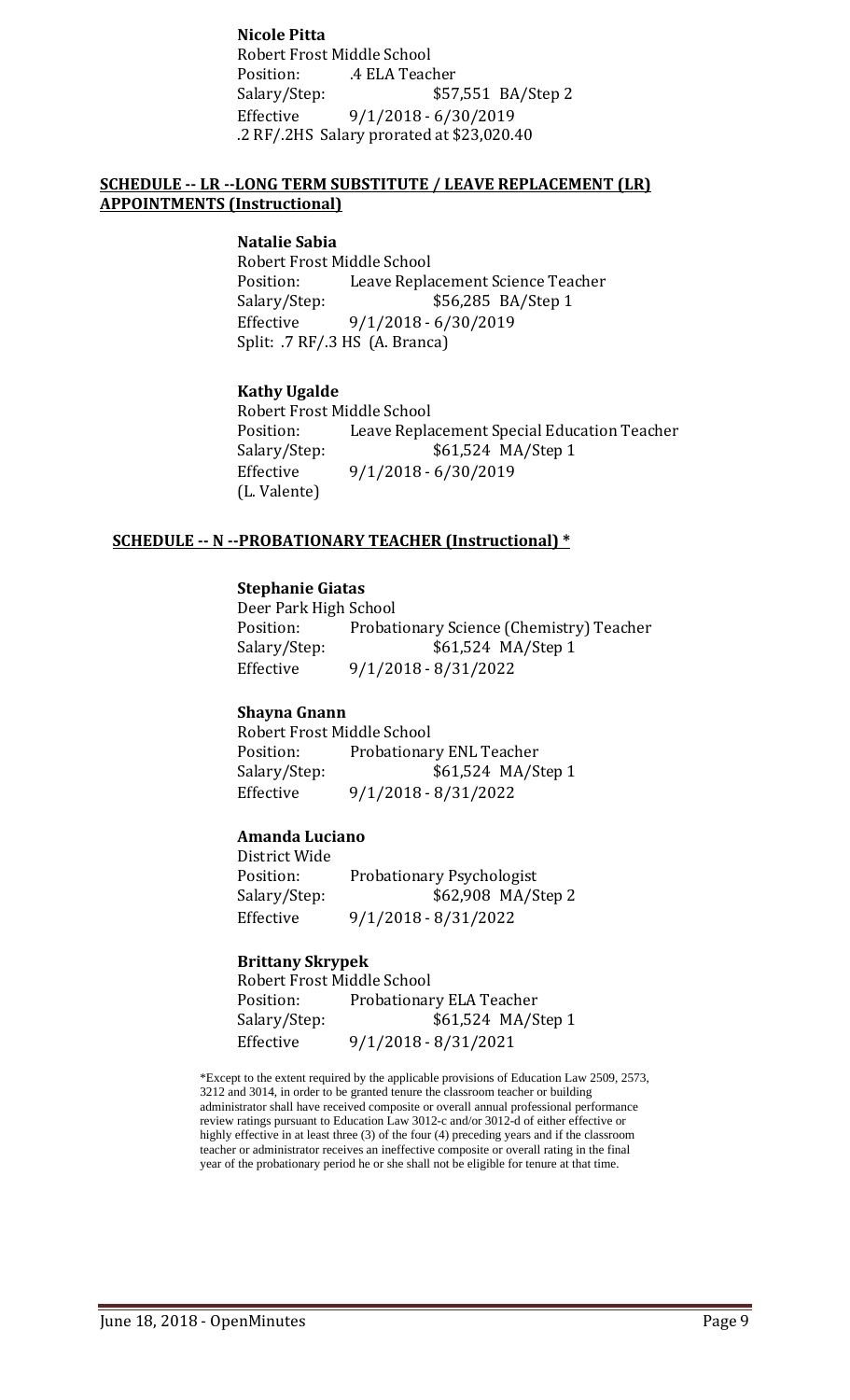#### **SCHEDULE -- NS --PERMANENT SUBSTITUTES (Instructional)**

#### **Leanne Carhart**

Deer Park High School<br>Position: 4 Pern .4 Permanent Substitute Teacher<br>\$125/day Salary/Step:<br>Effective Effective 9/1/2018 - 6/30/2019 Salary prorated at \$50/day

#### **Rashida Charles**

John Quincy Adams School<br>Position: Permanent Permanent Substitute Teacher<br>\$125/day Salary/Step: Effective 5/29/2018 - 6/30/2018 Certifications (pending): Childhood Ed 1-6 & Special Ed 1-6

#### **Meagan Frank**

John Quincy Adams School Permanent Substitute Teacher<br>\$125/day Salary/Step:<br>Effective  $5/29/2018 - 6/30/2018$ Certifications (pending): Childhood Ed 1-6, Early Childhood Ed B-2 & 1-6

#### **Toniann Mannino**

Deer Park High School .6 Permanent Substitute Teacher<br>\$125/day Salary/Step: Effective 9/1/2018 - 6/30/2019 Salary prorated at \$75/day

#### **Amy Pellegrino**

Deer Park High School .6 Permanent Substitute Teacher<br>\$125/day Salary/Step: Effective 9/1/2018 - 6/30/2019 Salary prorated at \$75/day

#### **Nicole Pitta**

Robert Frost Middle School .6 Permanent Substitute Teacher<br>\$125/day Salary/Step:<br>Effective Effective 9/1/2018 - 6/30/2019 Salary prorated at \$75/day

#### **Brittany Zanatta**

May Moore School<br>Position: Per Permanent Substitute Teacher<br>\$125/day Salary/Step: Effective 5/31/2018 - 6/30/2018 Certifications (pending): Early Childhood Ed B-2, Childhood Ed 1-6

#### **SCHEDULE -- O --RESIGNATIONS / RETIREMENTS / REMOVALS / TERMINATIONS (Instructional)**

#### **Jeremy Ferrara**

Deer Park High School<br>Position: Techno Technology Teacher Salary/Step: Effective 6/30/2018 Resignation. No outstanding obligation to the district.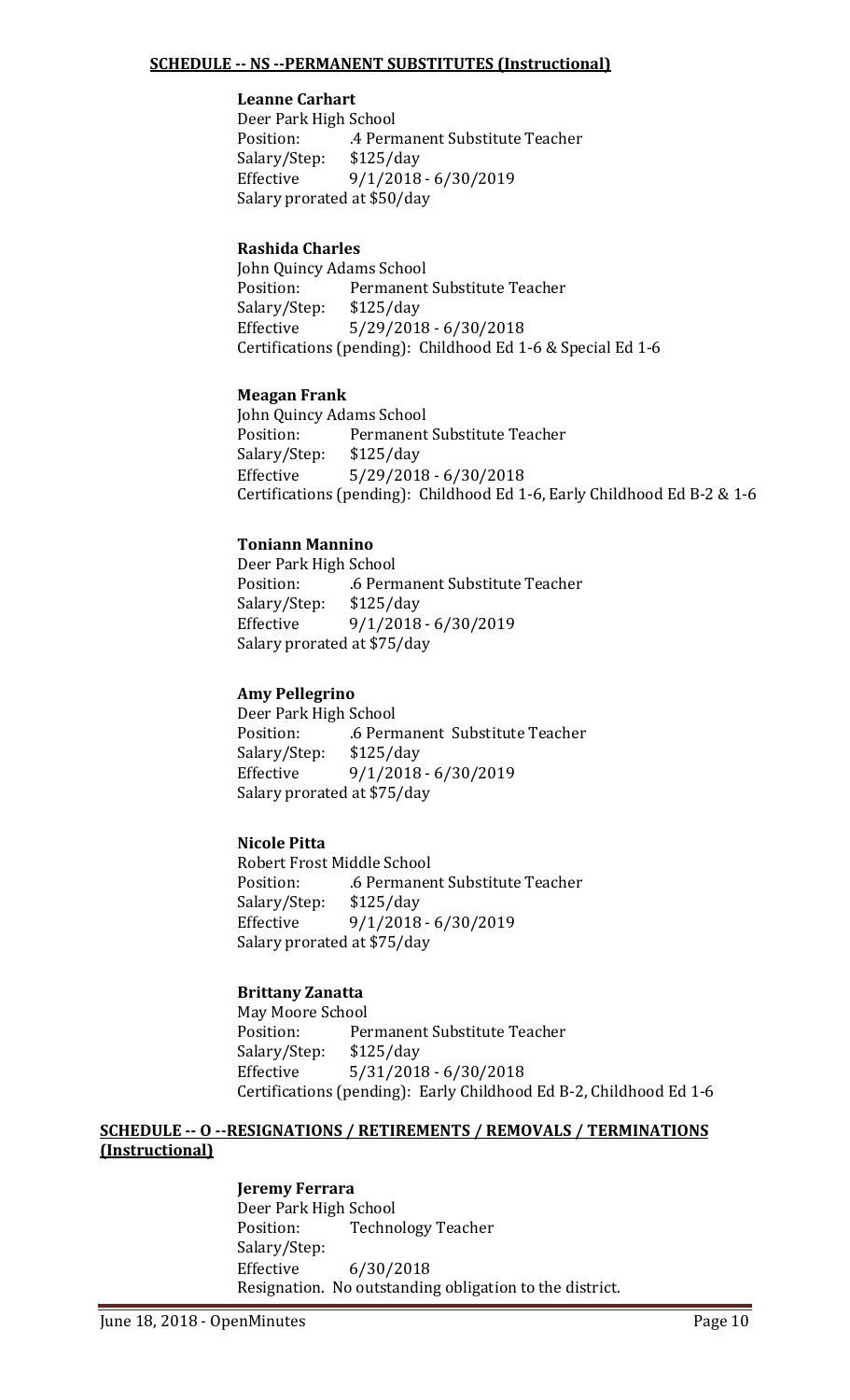#### **Christopher Schulman**

Deer Park High School **Teacher Assistant** Salary/Step:  $6/22/2018$ Resignation. No outstanding obligation to the district.

#### **SCHEDULE -- Q --LEAVES OF ABSENCE (Instructional)**

#### **Thomas Alcabes**

Robert Frost Middle School<br>Position: Special Edue **Special Education Teacher** Salary/Step:<br>Effective  $4/25/2018 - 6/22/2018$ Paid Medical LOA (FMLA)

#### **Michelle Champlin**

Robert Frost Middle School<br>Position: ENL Teache **ENL Teacher** Salary/Step:  $5/9/2018 - 6/22/2018$ Correction: 5/9/18-6/20/18 (1/2 day) Paid Maternity LOA (FMLA) 6/20/18(1/2 day) - 6/22/18 Unpaid Maternity LOA (FMLA)

#### **Rebecca Corbin**

John F Kennedy Intermediate School<br>Position: ENL Teacher **ENL Teacher** Salary/Step:<br>Effective  $5/15/2018 - 6/11/2018$ Paid Medical LOA (FMLA)

#### **Rachel Glaubach**

Deer Park High School<br>Position: Guidan Guidance Counselor Salary/Step: Effective 9/5/2018 - 9/14/2018 Paid Maternity LOA (FMLA)

#### **John Heeg**

Robert Frost Middle School **Social Studies Teacher** Salary/Step:<br>Effective  $6/5/2018 - 6/30/2018$ Paid Military Leave

#### **Brenda Klein**

Robert Frost Middle School<br>Position: Teaching As **Teaching Assistant** Salary/Step: Effective 6/1/2018 - 6/30/2018 CORRECTION: 6/1/18-6/8/18 Paid Medical LOA (FMLA) 6/9/18- 6/30/18 Paid Medical LOA

#### **Kathleen Layden**

John F Kennedy Intermediate School<br>Position: Teaching Assistant **Teaching Assistant** Salary/Step:<br>Effective  $5/25/2018 - 6/5/2018$ Extension of Unpaid Medical LOA (FMLA)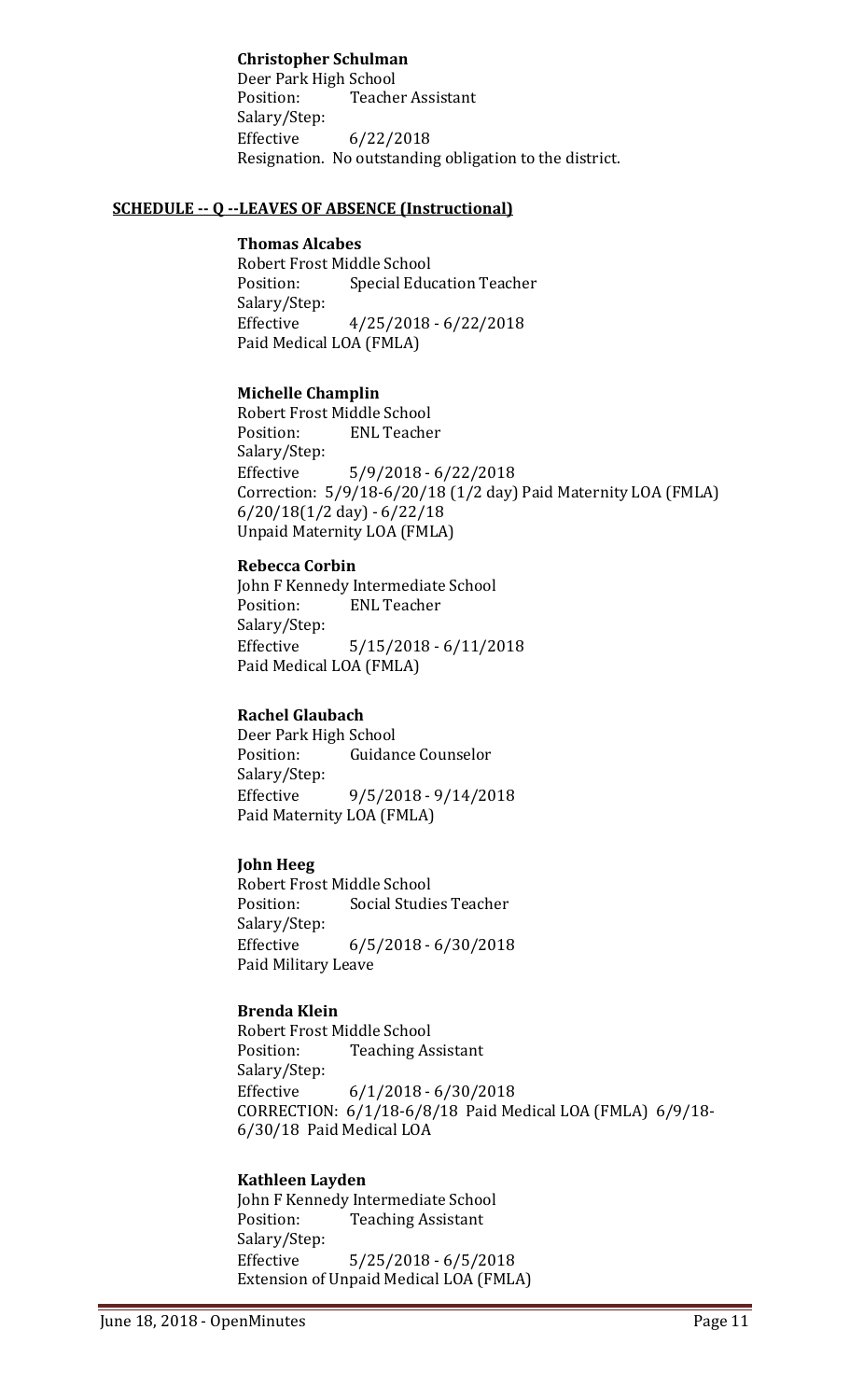#### **Kevin McCreesh**

Deer Park High School<br>Position: Math T Math Teacher Salary/Step: Effective 5/16/2018 - 5/24/2018 Paid medical LOA (FMLA)

#### **Tanya Montero**

Deer Park High School<br>Position: Leave l Leave Replacement ENL Teacher Salary/Step: Effective 5/11/2018 - 6/8/2018 5/11/18-5/12/18 Paid Medical LOA (FMLA) 5/13/18-6/8/18 Unpaid Medical LOA (FMLA)

#### **Heather Nola**

Deer Park High School<br>Position: World World Language Teacher Salary/Step:<br>Effective Effective 9/5/2018 - 1/30/2019 Unpaid Child Rearing Leave

#### **Donna Tenaglia**

John Quincy Adams School **Teaching Assistant** Salary/Step:<br>Effective  $5/19/2018 - 6/15/2018$ 5/19/18-6/8/18 Extension of Unpaid Medical LOA (FMLA) 6/9/18- 6/15/18 Unpaid Medical LOA

#### **Vanessa Whitney**

Deer Park High School<br>Position: Social S **Social Studies Teacher** Salary/Step:<br>Effective  $5/17/2018 - 6/11/2018$ Paid Medical LOA (FMLA)

#### **SCHEDULE -- TTPA --TEMPORARY ASSIGNMENT (Instructional)**

#### **Vincent Amodio**

District Wide ABA Home Provider<br>\$50/hour Salary/Step:<br>Effective Effective 7/1/2018 - 6/30/2019

#### **Kathryn Attard**

John F Kennedy Intermediate School<br>Position: Summer Music Teach **Summer Music Teacher** Salary/Step:<br>Effective  $6/26/2018 - 7/19/2018$ Change of salary which will be based on student enrollment

#### **Heather Buksa**

District Wide ABA Home Provider<br>\$50/hour Salary/Step:<br>Effective Effective 7/1/2018 - 6/30/2019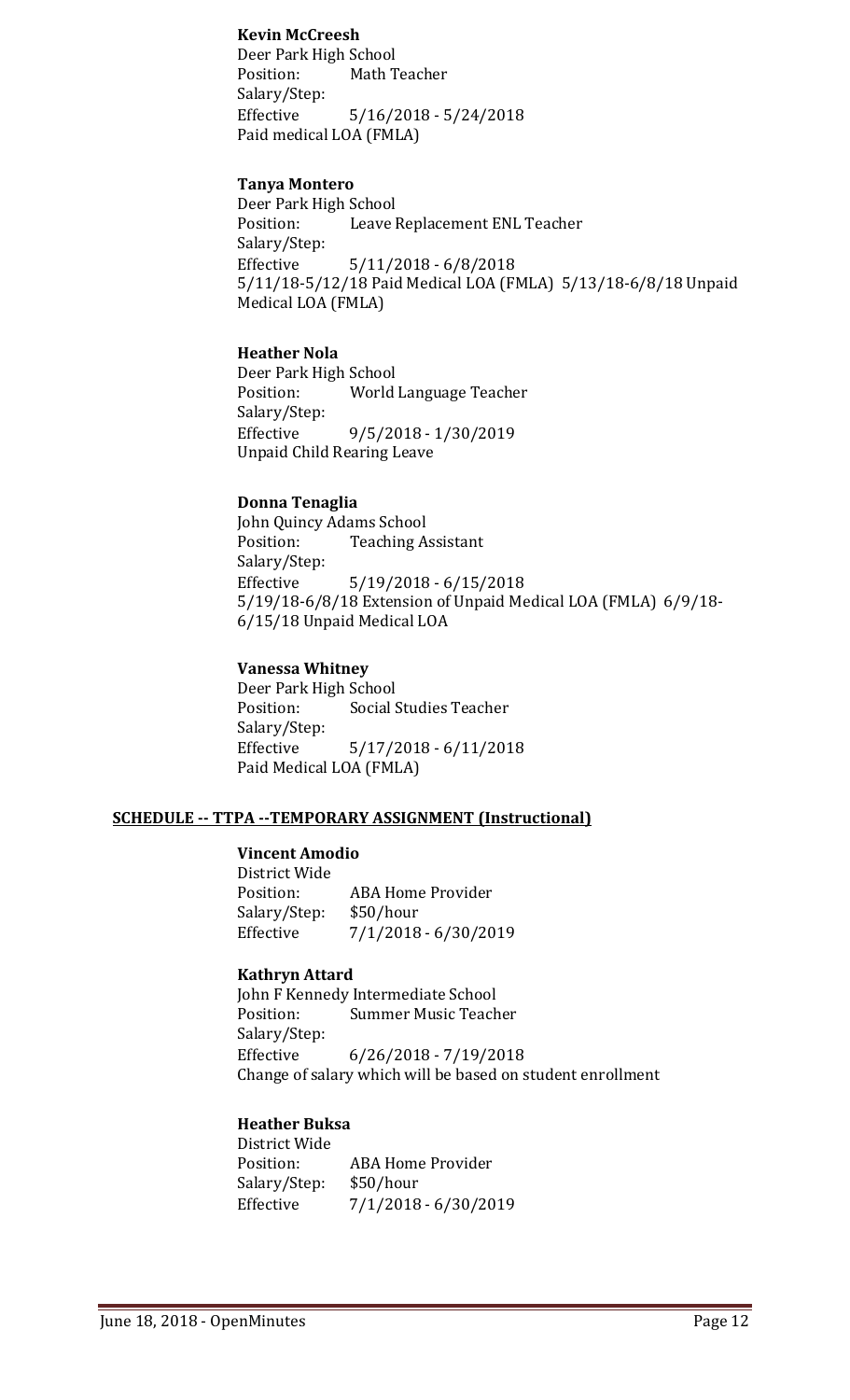#### **Joyce Carmen**

District Wide **ABA Home Provider** Salary/Step: \$25/hour Effective 7/1/2018 - 6/30/2019

# **John Colford**

District Wide ABA Home Provider<br>\$50/hour Salary/Step:<br>Effective Effective 7/1/2018 - 6/30/2019

#### **Robert D'Agostino**

Deer Park High School<br>Position: Driver Position: Driver Education Instructor<br>Salary/Step: \$47.50/hour Salary/Step: \$47.50/hour<br>Effective 9/1/2018 - 6 Effective 9/1/2018 - 6/30/2019

#### **Nancy DePalo**

District Wide ABA Home Provider<br>\$50/hour Salary/Step:<br>Effective  $7/1/2018 - 6/30/2019$ 

# **Barbara Goeman**s

| District Wide |                          |
|---------------|--------------------------|
| Position:     | <b>ABA Home Provider</b> |
| Salary/Step:  | \$25/hour                |
| Effective     | 7/1/2018 - 6/30/2019     |
|               |                          |

#### **Justin Gutman**

Deer Park High School Position: US History & ENL Global History Regents Review Teacher<br>Salary/Step: \$69.47/hour  $$69.47/hour$ Effective 5/21/2018 - 5/22/2018 Two 1 hour sessions after school

#### **Cynthia Kercy**

District Wide ABA Home Provider<br>\$25/hour Salary/Step:<br>Effective Effective 7/1/2018 - 6/30/2019

# **Danielle Maccarone**

District Wide ABA Home Provider<br>\$25/hour Salary/Step: Effective 7/1/2018 - 6/30/2019

#### **Marissa Manfredi**

District Wide ABA Home Provider<br>\$25/hour Salary/Step: Effective 7/1/2018 - 6/30/2019

#### **Anne McCormack**

Deer Park High School<br>Position: Algebra Algebra II Regents Review Teacher<br>\$69.47/hour Salary/Step:<br>Effective  $5/21/2018 - 6/11/2018$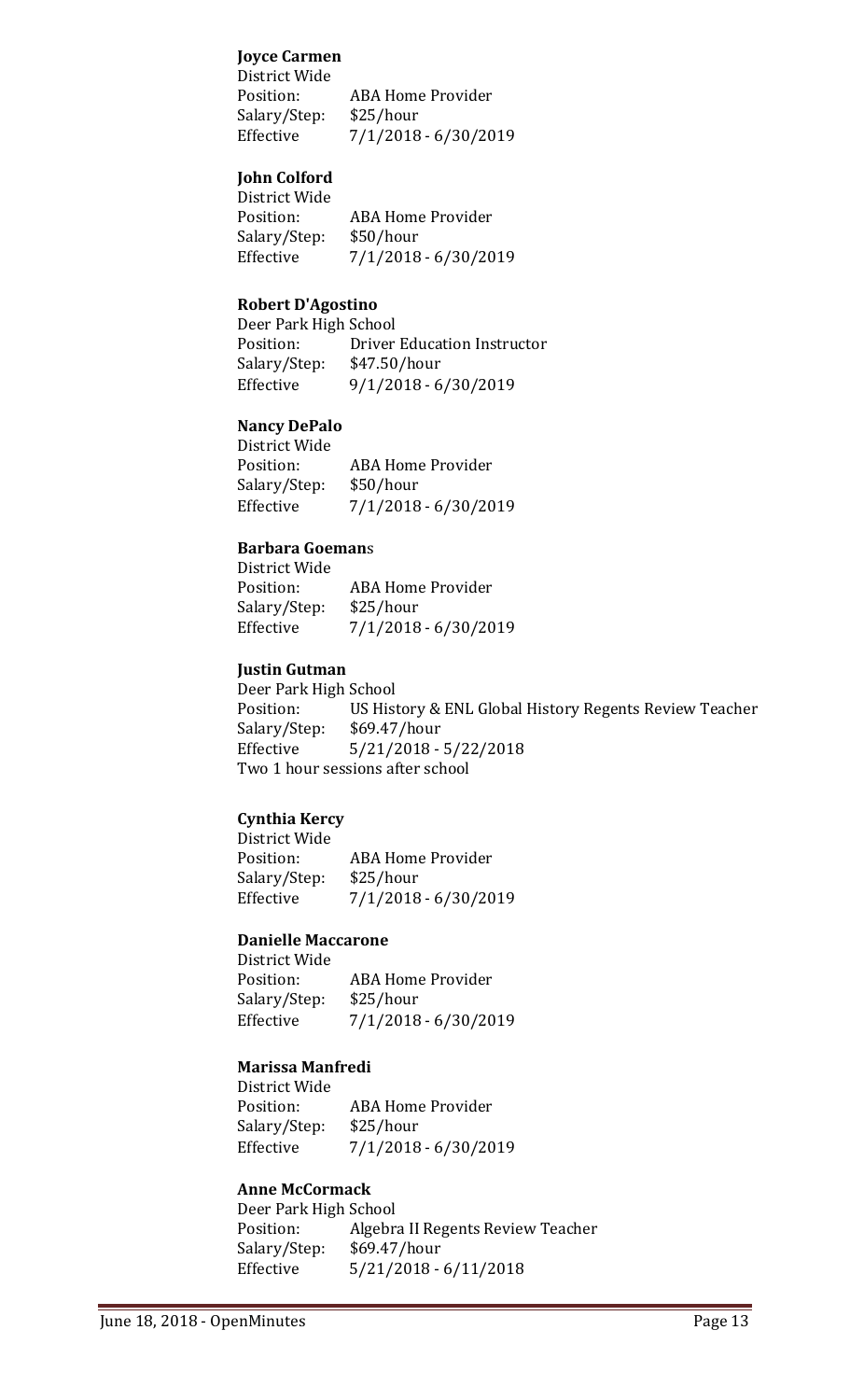#### **Robin Mont**

District Wide **ABA Home Provider** Salary/Step: \$25/hour  $7/1/2018 - 6/30/2019$ 

#### **Louis Nicolosi**

John F Kennedy Intermediate School<br>Position: Summer Music Teach Summer Music Teacher Salary/Step:<br>Effective  $6/26/2018 - 7/19/2018$ Change of salary which will be based on student enrollment

#### **Stephanie O'Connell**

District Wide<br>Position: ABA Home Provider<br>\$50/hour Salary/Step: Effective 7/1/2018 - 6/30/2019

#### **Dina Peragine**

Deer Park High School Position: .2 Additional Spanish<br>Salary/Step: \$120,255 MA75/Step 22 Effective 5/15/2018 - 6/8/2018 Coverage for T. Montero Salary prorated at \$2044.34

#### **Maria Reccardi**

District Wide ABA Home Provider<br>\$25/hour Salary/Step:<br>Effective Effective 7/1/2018 - 6/30/2019

#### **Mary Reynolds**

District Wide<br>Position: Grant Fund Special Education Programs Manager<br>\$4,000 Salary/Step: Effective 9/1/2018 - 6/30/2019

#### **Gregg Romano**

John F Kennedy Intermediate School<br>Position: Summer Music Teach Summer Music Teacher Salary/Step:  $6/26/2018 - 7/19/2018$ Change of salary which will be based on student enrollment

#### **Alfonsina Squera**

Deer Park High School Position: .2 Additional Spanish<br>Salary/Step: \$91,830 1 \$91,830 MA45/Step 16 Effective 5/11/2018 - 6/8/2018 Coverage for T. Montero Salary prorated at \$1744.77

#### **Lori Sullivan** District Wide

| <b>ABA Home Provider</b> |
|--------------------------|
| \$50/hour                |
| $7/1/2018 - 6/30/2019$   |
|                          |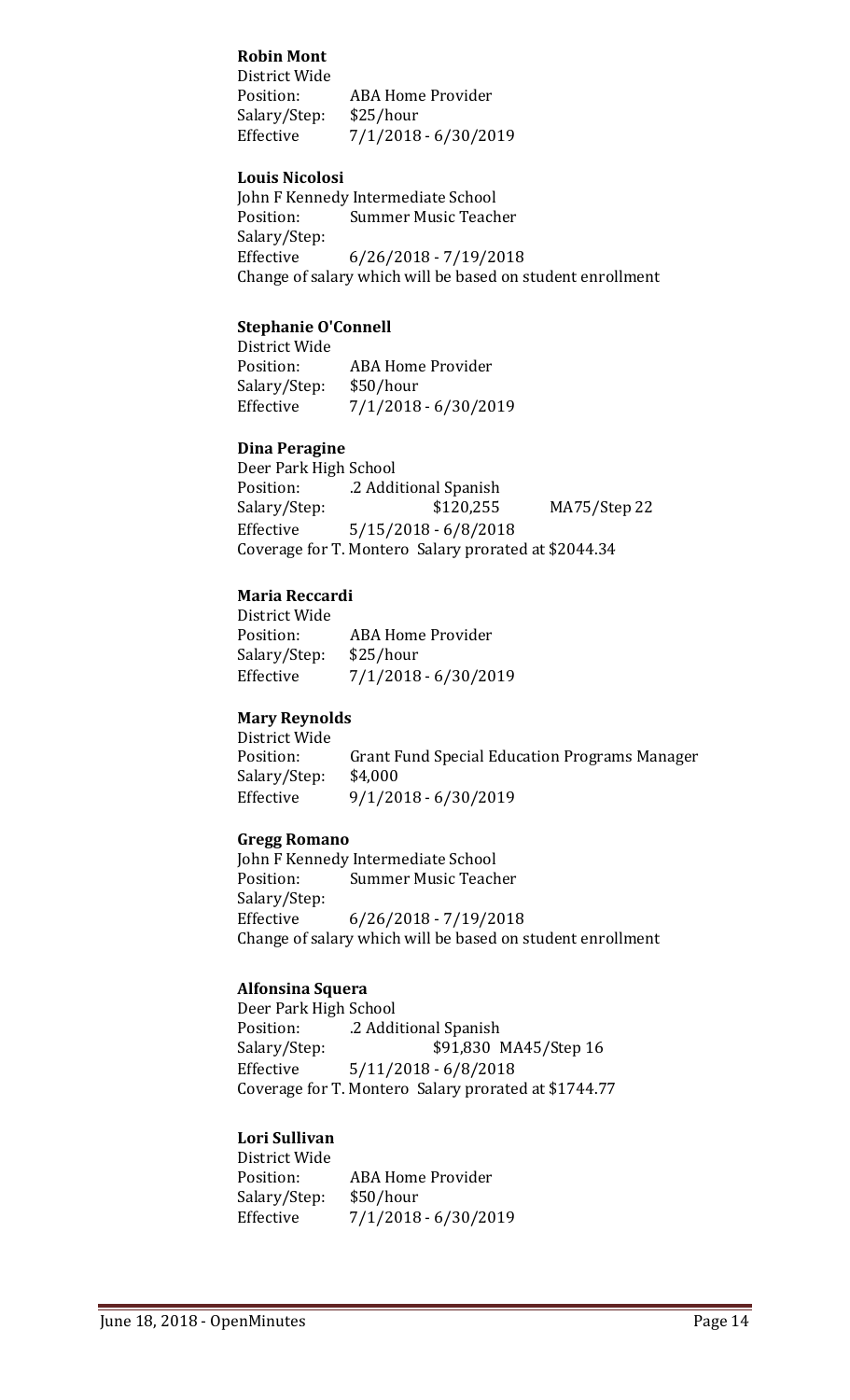| <b>Suzanne Wright</b> |                      |  |
|-----------------------|----------------------|--|
| District Wide         |                      |  |
| Position:             | ABA Home Provider    |  |
| Salary/Step:          | \$25/hour            |  |
| Effective             | 7/1/2018 - 6/30/2019 |  |

# **SCHEDULE 18/BP-801 – SCHEDULE OF BILLS PAYABLE**

| General*        | #50                  | 6/30/2018 |
|-----------------|----------------------|-----------|
| Federal*        | # 24                 | 6/30/2018 |
| Capital*        | #32                  | 6/30/2018 |
| Capital*        | #33                  | 6/30/2018 |
| School Lunch*   | # 21                 | 6/30/2018 |
| Trust & Agency* | # 11                 | 5/31/2018 |
| WORKERS' COMP.* | Daily Check Register | 5/17/2018 |
| WORKERS' COMP.* | Daily Check Register | 5/21/2018 |
| WORKERS' COMP.* | Daily Check Register | 5/22/2018 |
| WORKERS' COMP.* | Daily Check Register | 5/30/2018 |
| General         | #47                  | 5/31/2018 |
| General         | #51                  | 6/30/2018 |
| General         | # 54                 | 6/30/2018 |
| Federal         | # 25                 | 6/30/2018 |
| School Lunch    | # 22                 | 6/30/2018 |
| Capital         | # 34                 | 6/30/2018 |
| Capital         | # 35                 | 6/30/2018 |
| WORKERS' COMP.  | Daily Check Register | 6/4/2018  |
| WORKERS' COMP.  | Daily Check Register | 6/5/2018  |
| WORKERS' COMP.  | Daily Check Register | 6/14/2018 |
|                 |                      |           |

# **SCHEDULE D – BID AWARDS**

#### *Bids for Bid # BDP18-006 Bus Parts were received and opened at 11:00 AM on May 11, 2018 at 11:00 AM.*

Bids were advertised in Newsday. Forms and specifications were processed in accordance with Section 103 of the General Municipal Law and bids were solicited on the Empire State Purchasing Group website at [www.EmpireStateBidSystem.com.](http://www.empirestatebidsystem.com/)

Bids were received from the following vendors:

All Points Bus, Inc. Bird Bus Center Nesco Bus Maintenance, Inc. Tonsa Automotive

Present at bid opening: Lauren von Ende, Purchasing Agent, Margaret Jacobs, Recorder and Concetta Bertelle, Recorder. There were no vendors present.

It is recommended that the bid be awarded to the following vendors as the lowest responsible bidders meeting specifications (see attached in file):

All Points Bus, Inc. Bird Bus Center Nesco Bus Maintenance, Inc.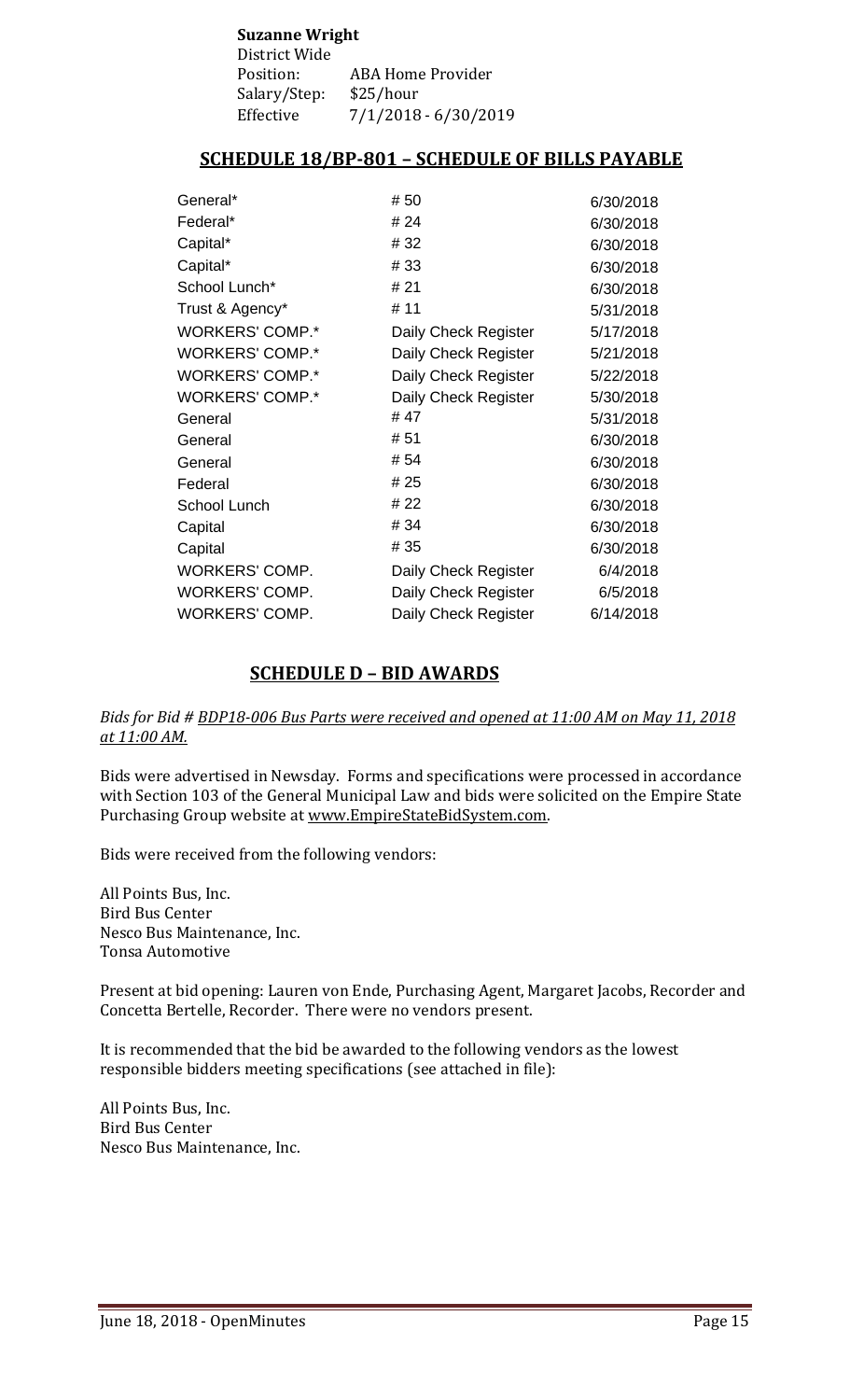*Bids for Bid # BDP18-010 Athletic Uniforms and School and Facilities Shirts and Sweatshirts were received and opened at 11:00 AM on June 6, 2018.*

Bids were advertised in Newsday. Forms and specifications were processed in accordance with Section 103 of the General Municipal Law and bids were solicited on the Empire State Purchasing Group website at [www.EmpireStateBidSystem.com.](http://www.empirestatebidsystem.com/)

Bids were received from the following vendors:

BSN Sports, Passon's Sports & US Games Front Line Capital Laux Sporting Goods, Inc. Massapequa Soccer Muddy Locker Sports, LLC Port Jefferson Sports Scholastic Sports Sales South Shore Outdoor Store, Inc. Walter's Swim Supplies, Inc.

Present at bid opening: Lauren von Ende, Purchasing Agent, Linda Melendez, Recorder and Concetta Bertelle, Recorder. There were no vendors present.

It is recommended that the bid be awarded to the following vendors as the lowest responsible bidders meeting specifications (see attached pricing in file):

BSN Sports, Passon's Sports & US Games Front Line Capital Laux Sporting Goods, Inc. Muddy Locker Sports, LLC Port Jefferson Sports Scholastic Sports Sales South Shore Outdoor Store, Inc. Walter's Swim Supplies, Inc.

#### *Bids for Bid # BDP18-012 Pupil Transportation To and From Out-of-District for Special Ed were received and opened at 11:00 AM on June 14, 2018.*

Bids were advertised in Newsday. Forms and specifications were processed in accordance with Section 103 of the General Municipal Law and bids were solicited on the Empire State Purchasing Group website at [www.EmpireStateBidSystem.com.](http://www.empirestatebidsystem.com/)

Bids were received from the following vendors:

Acme Bus Corp. Educational Bus Transportation Suffolk Transportation Service Towne Bus Corp.

Present at bid opening: Lauren von Ende, Purchasing Agent; Concetta Bertelle, Recorder and Pat Shea, Transportation Supervisor. Vendors present at bid opening: Nicole Powell, Educational Bus Transportation; Robert Woodford, Acme Bus Corp.; and Albert Morgan, Suffolk Transportation Service.

It is recommended that the bid be awarded to the following vendors as the lowest responsible bidders meeting specifications (see attached pricing in file):

Educational Bus Transportation Suffolk Transportation Service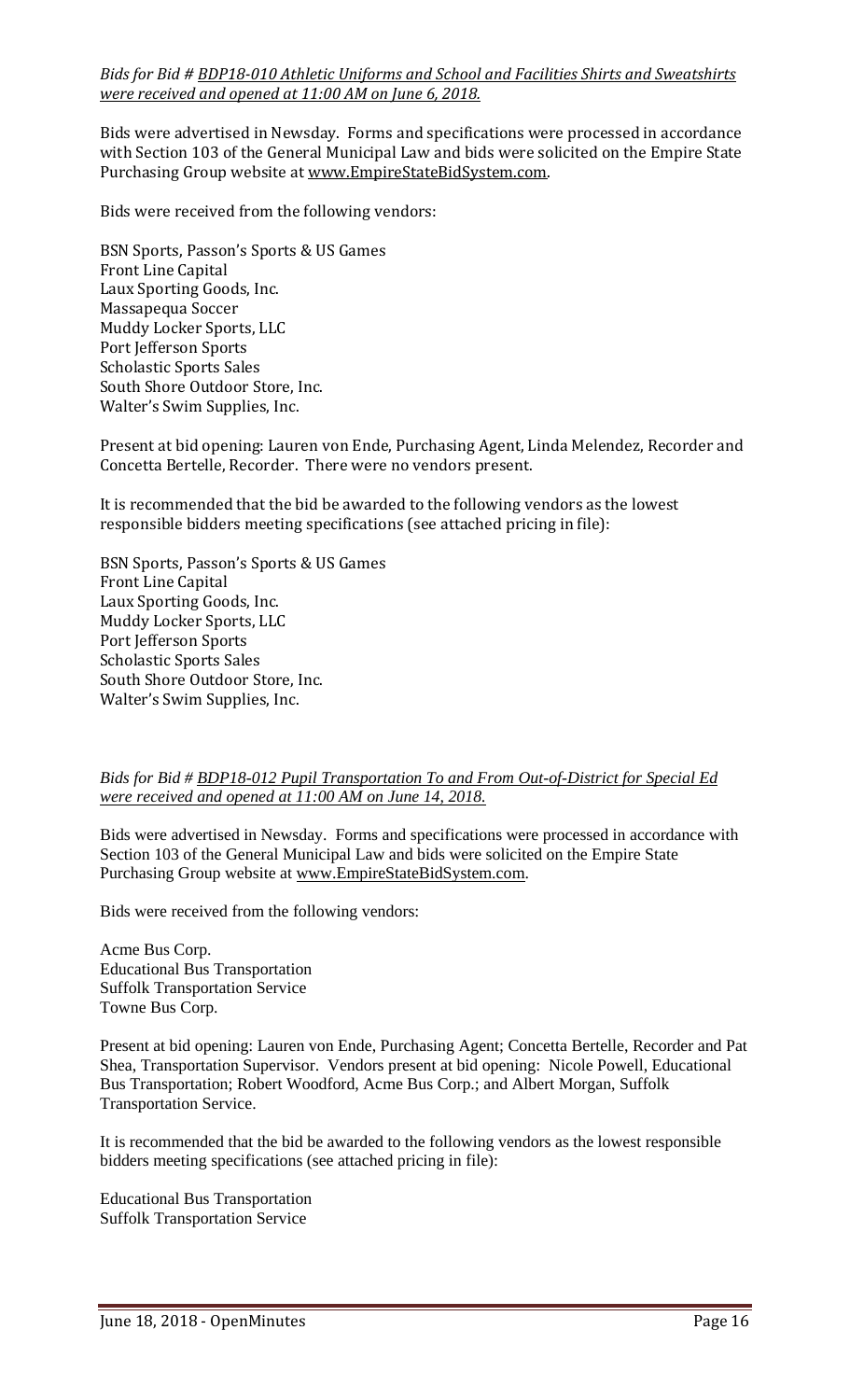# **SCHEDULE 18-E-420 - EXPLANATION OF BUDGETARY TRANSFERS** #T22 & T23

# **SCHEDULES 18-F-336 & 337- CONTRACT REPORTS**

**SCHEDULE 6-H-18 – HOME TEACHING (regular & S/E)**  (confidential)

**SCHEDULE 6-S-18 – SPECIAL TRANSPORTATION**  (confidential)

**SCHEDULE 6-SE-18 - COMMITTEE RECOMMENDATIONS** (confidential)

# **RECEIPT**

**OF** *Upon a motion by Mr. Centamore, seconded by Mr. Marino,*  **SCHEDULES** *the Board of Education approved the following receipt of schedules collectively:*

#### **SCHEDULE 18-A-469 - TREASURERS REPORT**

| <b>Statement of Revenues -</b> | General Fund -<br>School Lunch Fund<br>Federal Fund - | May<br>May<br>May |
|--------------------------------|-------------------------------------------------------|-------------------|
| Treasurer's Report             | July/May                                              |                   |
| Cash Flow                      | July/May                                              |                   |
| Claims Audit<br>Report         | May 1, 2018 - May 31, 2018                            |                   |

# **SCHEDULE 18-B-799 - APPROPRIATION BUDGET STATUS REPORT**

| <b>Appropriation Budget Status Report</b> | General Fund -<br>Capital Fund -<br>School Lunch Fund<br>Federal Fund -                                                                                                                   | May<br>May<br>May<br>May |
|-------------------------------------------|-------------------------------------------------------------------------------------------------------------------------------------------------------------------------------------------|--------------------------|
| Extra-Classroom Activities Funds          | Robert Frost -<br>Deer Park High School -                                                                                                                                                 | May<br>May               |
| <b>Trial Balance</b><br>July-May          | General<br>Worker's Comp & Unemployment<br>Federal<br>Capital<br>Capital Energy Cons. Proj.<br>Trust & Agency<br><b>Private Purpose Trust</b><br><b>Flexible Benefits</b><br>School Lunch |                          |